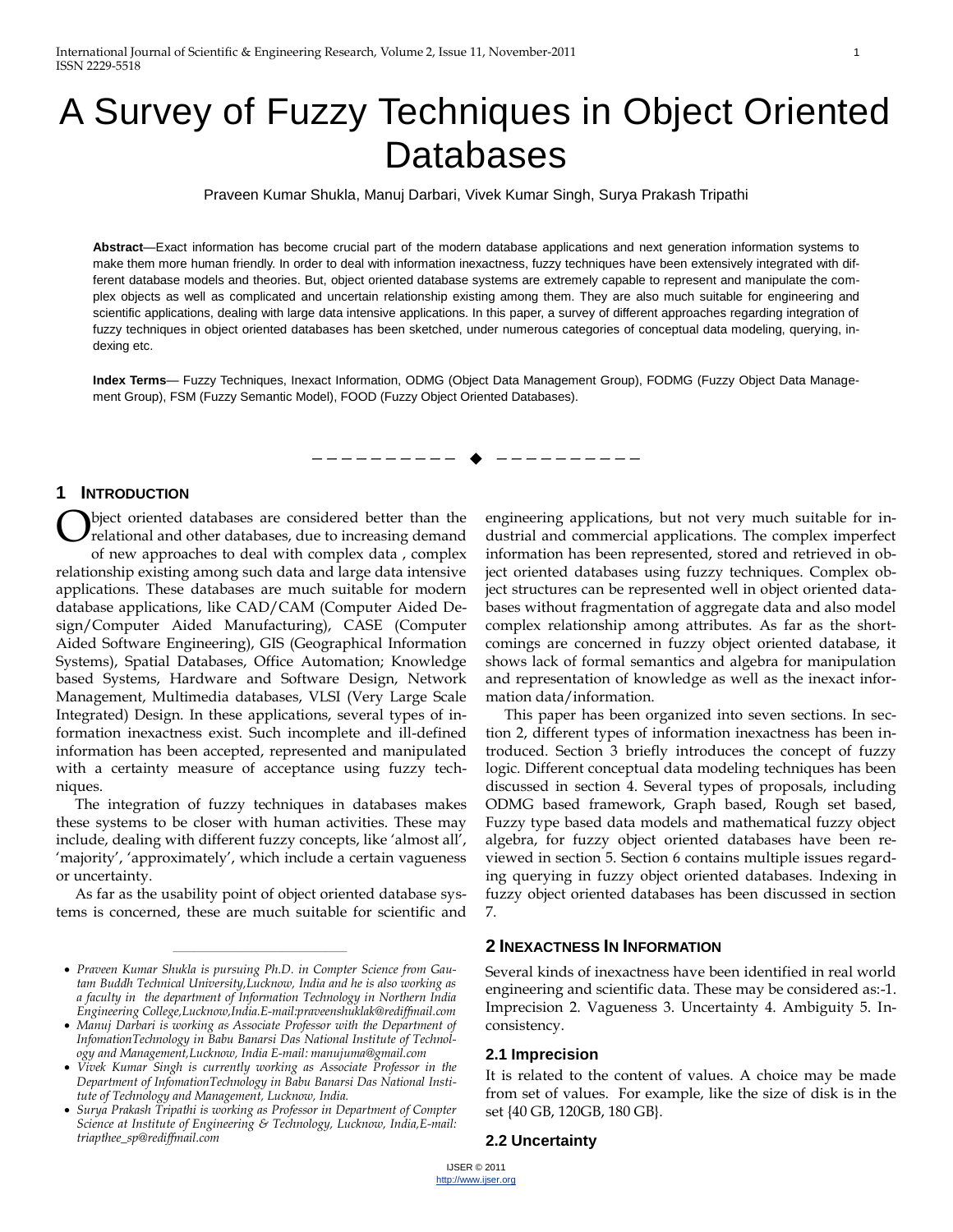In this case, we are not sure about the value of any attribute. We can express our some belief to value to be true. For example, I am 95 % sure that a particular student has passed the examination.

# **2.3 Ambiguity**

Few elements of the models lack the complete semantics leading to several possible interpretations. For example, in a company salary of any employee may be monthly, daily or weekly.

# **2.4 Inconsistency**

Values of any attribute which are different at different places either in same or in different databases, leads to inconsistency in data. For example, the salary of any employee is Rs. 10000 at one place and Rs. 12,000 at another place.

# **2.5 Fuzziness**

We can say a value to be fuzzy, if its precise measurement is obtained in principle. For example, somebody is tall, which is not well defined. Other examples include: cold, warm, hot etc.

#### **2.6 Vagueness**

It is also related to the content of values, but the value of any attribute is represented by linguistic variables. It is the subcategory of fuzziness. Those terms which have no measurement process are called vague quantities. For example, he is uncomfortable with his tall height. Here, tall is a fuzzy term, but uncomfortable is a vague term.

# **2.7 NULL Values**

When a value is missing, how should this be indicated? A missing value may exist, but be unknown, not exist at all or be inapplicable. Several NULL markers have been used to represent such type of situations.

#### **2.8 Context dependence**

Context is very important concept to make the data values precise. For example, the value of term 'high' is different for 'high speed car' and a 'high building'.

Such type of information imprecision discussed above, may be identified at different places in many information and database system applications. Decision making process in knowledge-intensive applications has various forms of inexactness as well as different possible semantic implementations of data are also integrated. Information in many non-traditional applications may be complex as well as uncertain, for example, opinions and decisions in medical diagnosis, economic forecasting, whether forecasting. As far as natural language is concerned several modifiers ('very', 'more' or 'less'), and quantifiers ("many", "few", "most") are considered as the vague information.

# **3 INTRODUCTION TO FUZZY LOGIC**

Fuzzy logic [1, 2] is considered as a mathematical soft computing tool to deal with inexact and subjective information. It was first introduced by L. A. Zadeh in 1965.

Fuzzy set A can be defined over a universe of discourse U can be defined as:

 $A = {\mu_A(u)/u : u \in U, \mu_A(u) \in [0,1] \in \Re}$ 

Here  $\mu_A(u)$  is called the membership degree of element  $u$  to the fuzzy set *A* and  $0 \leq \mu A$  (*u*)  $\leq 1$ .

If  $\mu_A(u)=0$ , means the element does not belong to the set *A* and  $\mu_A$   $(u)=1$  means the element completely belongs to the fuzzy set *A* and  $\mu_A(u)=0.5$  is the greatest uncertainty point. In some cases a definition of  $\mu_A(u)$  is given instead of discrete values is called characteristics functions or membership functions.

# **4 CONCEPTUAL DATA MODELING IN FUZZY OBJECT ORIENTED DATABASES**

Conceptual data modeling is the basic step in the design of any database. It is a modeling technique to get the conceptual scheme for the data required by a user. This conceptual scheme includes the representation of interrelationship existing among data, kinds of entities involved and aggregation, associations and other related issues. A high level data model is required to express information without including implementation details. Using such type of schemes leads to enhancement the communication to the non-technical users. There may be several kinds of uncertainty happening in such modeling like imprecise attribute, relationships and in the type of uncertainty. These uncertainties can be handled by using fuzzy techniques. Different approaches developed for the purpose of conceptual modeling are discussed in this section.

A methodology has been proposed to transform an EER model to an OMT model for the purpose of OODB design in [3]. A schema translation procedure and mapping rules are well proposed.

Attribute imprecision values as well as fuzzy set of objects and different uncertainty issues are modeled in a unified manner using a semantic data model in [4].

Several major ER/EER concepts are fuzzified to conceptually model the imprecise and uncertain data in [5]. Fuzzy extensions to subclass/ super class, generalization/specialization and shared sub class / category has been discussed. Attribute inheritance, multiple inheritance and selective inheritances and inheritance for derived attributes are discussed and introduced in fuzzy context.

The object oriented representation of uncertain and complex information has been proposed using  $ExIFO<sub>2</sub>$ , an extension of IFO data model [6]. Also, different graphical notions for fuzzy, incomplete and atomic types, complex types, function types and ISA links has been introduced.

A constructive approach using ExIFO to model complex and uncertain information conceptually and then transformation of the ExIFO into NF<sub>2</sub> Logical Data Model has been proposed with the help of algorithms in [7].

An existing IFO data model [8, 9] has been extended to model fuzziness at different levels in [10]. The new model is titled as IF<sub>2</sub>O. Fuzzy printable types, fuzzy abstract and free types, fuzzy constructs, fuzzy fragments and fuzzy ISA relationships are discussed here in this study.

A system for expressing flexible constraints, which can be used in the conceptual modeling using enhanced entity relationship, has been introduced in [11,12]. The restrictions have been proposed using fuzzy quantifiers. In this study, fuzzy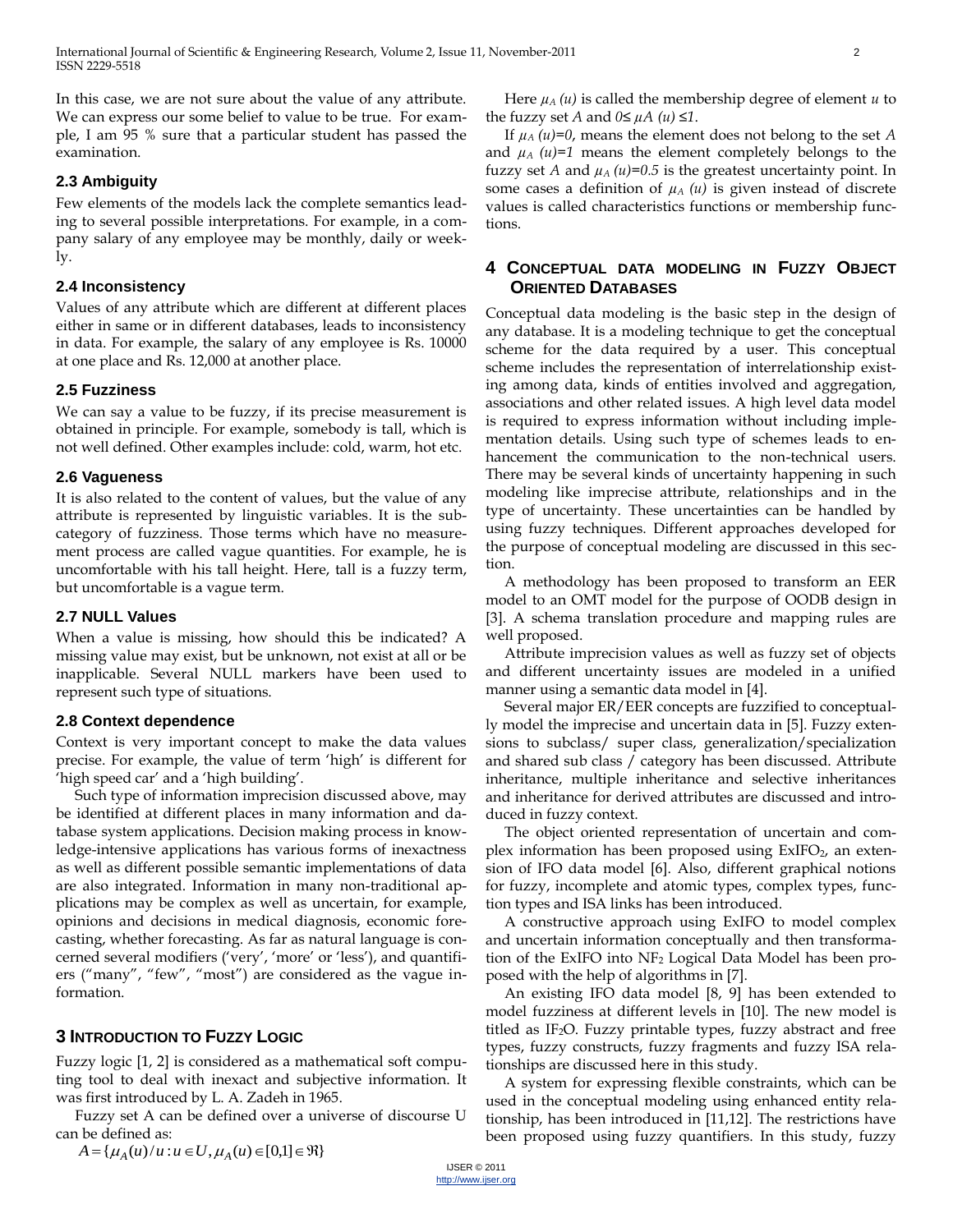participation constraint, fuzzy cardinality constraints, and fuzzy completeness constraint in the representation of specializations and fuzzy cardinality constraints in overlapping specializations are proposed. Also, it has studied the fuzzy (min, max) notation.

A fuzzy extended entity relationship model has been proposed in [13] to deal with inexact information. Also, a formal framework for mapping a fuzzy extended entity relationship model to fuzzy object oriented database schema has been provided.

Several points of fuzziness have been identified in UML class diagram to model and represent inexact information in [14]. Fuzzy class generalization, aggregation and dependency have been discussed here.

Classical database models at conceptual and logical level lacks the rules and semantics to represent such information. To model such type of information, different classical database models, like ER/EER, IDEF1X, UML, EXPRESS-G are extended using fuzzy logic, a theory of uncertainty handling. The fuzzy extensions of these models are proposed in [15]. Also, a SDAI implementation of the object oriented database and Fuzzy EXPRESS implementation of Fuzzy Object Oriented Database has been proposed in [15].

The fuzzy extension of XML to model information imprecision has been proposed in [16].

A fuzzy EER model has been discussed in [17]. Several issues like, imprecise attributes, fuzzy entity, fuzzy relationship and specialization with fuzzy degree have been discussed also.

formal approach for mapping a Fuzzy IFO (IF<sub>2</sub>O) model to a fuzzy object oriented database schema has been proposed in [18]. Also, a generic fuzzy object oriented database system has been developed by extending the objects, classes, their relationships, subtype/super type and multiple inheritances in fuzzy environment.

A pragmatic model has been transformed to the Fuzzy Petri Net formal models in [19]. Different aspects of behavioral and structural modeling are also presented in this study.

# **5 PROPOSED FUZZY OBJECT ORIENTED DATABASE MODELS**

Different object oriented database models have been extended with fuzzy techniques to handle information inexactness. These database models include ODMG based object model, semantic database model, graph based data model, intelligent database models, rough set and UFO based data models. Also, object based algebra and many prototypes have been proposed and implemented.

# **5.1 ODMG based framework**

The syntactic and semantic extensions to the ODMG object model are proposed in [20] in order to deal with fuzzy objects and related issues. As far as, FODMG is concerned, it has been formed as a joint international collaborative research effort among fuzzy database researchers in order to establish common terminology and concepts, to formalize and integrate the current research in the field of Fuzzy Object Oriented Database.

To incorporate uncertainty with object oriented databases, a

formal framework has been proposed by Tre, Caluwe and Cruyssen in [21]. This framework was basically developed by integrating different aspects from Object Oriented Databases under ODMG de facto standard and a constraint based algebraic theory.

#### **5.2 Fuzzy semantic database models**

An expression of the semantic proximity and evaluated method of the fuzzy association degree has been proposed in [22]. The reasonability and effectiveness has been also derived.

A new database model, FSM (Fuzzy Semantic Model) has been proposed in [23]. This model presents the techniques to formalize and conceptualize the fuzziness and semantics of real world within a manner accepted to human reasoning and perception.

Different uncertainty issues have been handled regarding Fuzzy Semantic Model in [24]. Also, first results of an implementation at automotive company PSA Peugeot Citron are also discussed in this paper.

Conceptual design and different implementation issues has been discussed and proposed in [25] for fuzzy semantic model. A formal approach is also described to map FSM-based model to a fuzzy relational object database model.

A fuzzy semantic model has been proposed in [26] to represent and model fuzziness and uncertainty at different levels of object oriented modeling. Also, a FSM schema and a query language adapted to FSM based database have been introduced.

# **5.3 Fuzzy graph based models**

A Fuzzy Object Oriented Data model (FOOD) is proposed in [27] by generalizing the graph based data model, so that information inexactness can be handled at different levels. This proposed model visually represents fuzzy objects and relations. Fuzzy domain of attributes, fuzzy reference relation, fuzzy instance of relation and fuzzy ISA relations are well explained and represented to produce this model.

The definition of graph based operations to select and browse a fuzzy object oriented database has been proposed in [28]. Also, the evaluation mechanism of graph based operations is formalized in terms of graph transformations and fuzzy pattern matching.

#### **5.4 Intelligent Fuzzy Object Oriented Database models**

A fuzzy object oriented approach regarding knowledge representation is discussed in [29]. It is based on the approach of computing with words. Also, a study on the multimedia system KOOFI (Knowledge based Object Oriented Fuzzy Interface) has been given.

A modeling framework has been introduced in [30], for the design of complex and knowledge intensive applications. This approach includes handling the fuzziness at attribute, object/class and class/super class levels, class/class relationship and other various associations among classes. Logical rules are designed to define some of the crisp/fuzzy relationships and associations.

A combination of deductive and object oriented data modeling techniques result in a powerful data modeling tool for new age knowledge based systems. Complex objects and the uncertain relationship among then can be well represented by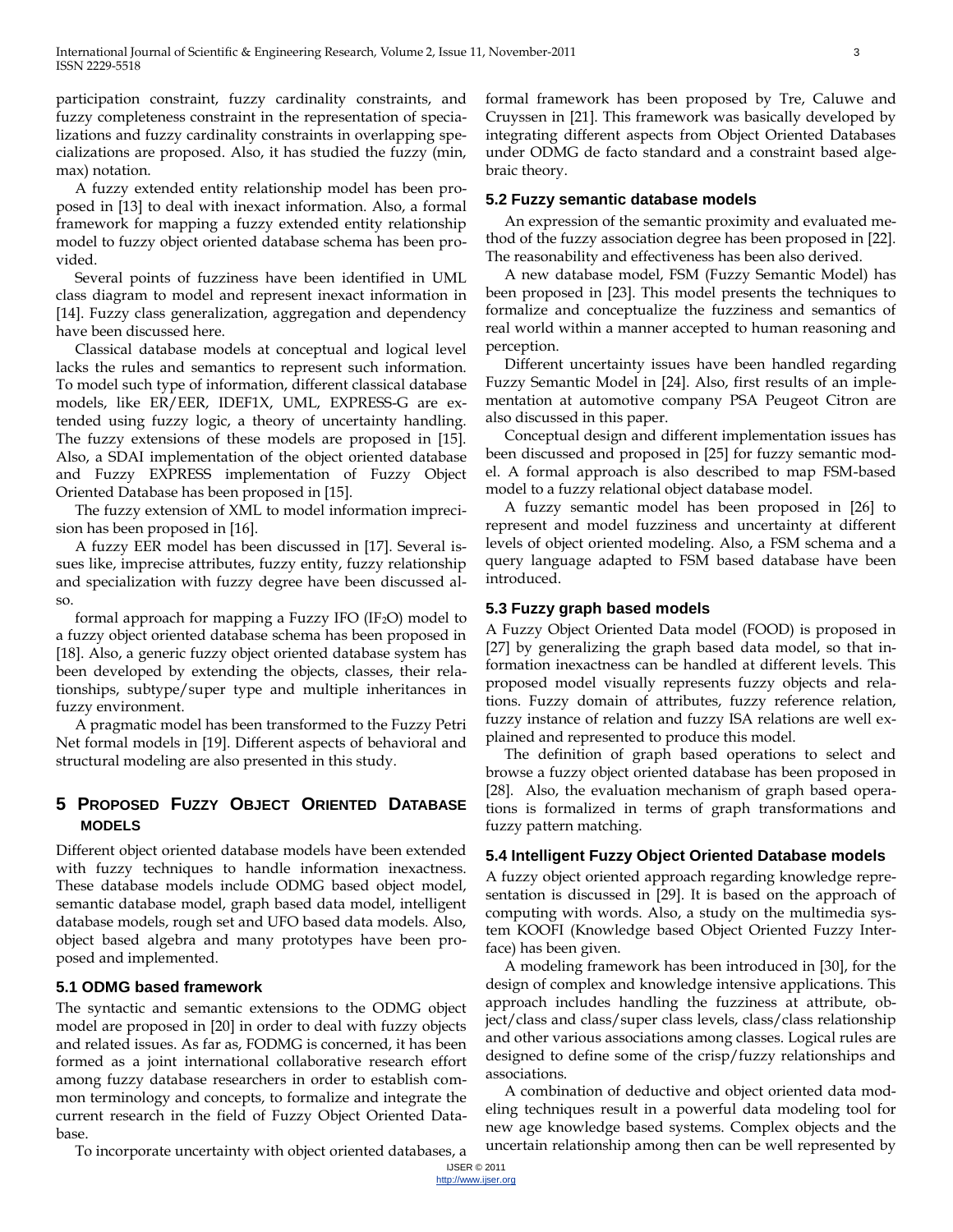this new modeling technique. A formal model in this regard has been implemented and derived in [31]. The prototype for this model is implemented in Prolog environment. Fuzziness is considered at attribute, object/class and subclass/class levels.

In [32], a deductive fuzzy object oriented and probabilistic framework has been developed that provides a formal basis for the design and implementation of FRIL++, which is an object oriented extension of FRIL and is a logic programming language dealing with both fuzziness and probability concepts. Default probabilistic logic rule and probabilistic default reasoning on fuzzy events are also proposed.

Next generation information systems are considered as the integration of database and knowledge base technologies. A fuzzy intelligent Object Oriented Database Architecture has been proposed in [33]. This model supports flexible modeling and querying of complex data and knowledge. This IFOOD architecture is based on the integration of Fuzzy Object Oriented Database system with a Fuzzy Knowledge Base (FKB). IFOOD Language, Fuzzy Inference method, Fuzzy Inference Engine Model are discussed. This model is implemented using C Language Integrated Production System (CLIPS) for the implementation of object oriented database component.

A new approach in [34] has been developed for modeling applications, by integrating the approaches of fuzzy, active and deductive rules. This approach enables objects to perceive dynamic occurrences and answer user queries, resulting the production of new knowledge and maintain themselves in a consistent, stable and up-to-date state. The development of such an approach is the advancement in the field of knowledge intensive applications requiring intelligent environment.

#### **5.5 Application specific data models**

Fuzzy object oriented databases are tested as much suitable to represent and manipulate the spatial data. The work done in [35] is the expansion of work proposed in [36]. It is well discussed in the paper that we can incorporate all collection types described in ODMG de facto standard in this framework.

In [37], the advantages of using fuzzy object data model for geographic information systems has been discussed. Overview of the model and current implementations of prototype are also discussed in this study.

An approach for imprecision and uncertainty handling in images has been introduced in [38]. An object oriented graph theoretic approach for representing image in the context of spatial and topological relations existing among object has been proposed. The assessment of similarity between images has been performed using fuzzy graph matching.

A fuzzy object oriented framework has been described in [39] to efficiently model the spatial data. Also, a prototype system FOOSBALL has been derived to implement this framework. This prototype system supports both Boolean and fuzzy queries, represents uncertain query results and also stores the objects with the uncertain boundaries.

A fuzzy object oriented database model has been proposed in [40] for the imperfect spatial information based on the fuzzy set theory and possibility theory.

A fuzzy entity relationship diagram (ERD) data model has been proposed in [41]. New methods including, object model flattening, entity payload data containerization, and a nonintegrated object model design has been proposed for ERD.

A model have been developed to handle different types of data formats as a single logical entity , based on the concept of aggregating data into sets in [42]. It also manages the descriptive information. Initially, it was annotated as entity relation diagram.

The imprecision and uncertainty has been modeled with spatial data in GIS Applications in [43].

Recently, a fuzzy conceptual data model has been proposed to represent semantic content of video data in [44]. An intelligent fuzzy object oriented data model for video applications has been proposed, which supports various flexible queries including fuzzy semantic, temporal and fuzzy spatial queries.

#### **5.6 Implemented prototypes**

A FOODB prototype have been implemented with a data manipulation language based on Encore Query Algebra written in AKCL (Austin Kyoto Common Lisp), running on Unix operating system in [45].

A FOOD (Fuzzy Object Oriented Database) version of SQL (Structured Query Language) and a supporting Data Manipulation Language has been designed and implemented by Umano et. al. in [46].

In [47], a prototype is implemented in the Visual C++ Programming Language and interfacing with the commercial ODBMS by VERSANT. It has the capability to visually create fuzzy linguistic terms and use them for object attribute values. The capability to reason with fuzzy-attribute-valued-objects is provided through integration with the fuzzy CLIPS Expert Systems.

To represent imperfections and uncertainty in knowledge bases, a fuzzy object oriented model has been proposed using extended Java in [48]. This extended Java permits to model the fuzzy inheritance. The NCR Fuzzy JLibrary has been used to deal with information inexactness in class attributes. Also, a semantic & fuzzy object-oriented data model in Java has been proposed and implemented called Fuzzy Java, supporting mono-valued and multi-valued attributes.

Object Relational Database Management Systems (ORDBMS) is the integrated approach of object oriented methods over relational databases. A new object relational framework pg4DB has been presented in [49] that enables the storage and manipulation of fuzzy objects in an object relational system, such as PostgreSQL. Also, it is shown in this framework that management of fuzzy object oriented data in object relational systems can be done in transparent way. This framework allows the user to define a hierarchy of classes to manage fuzzily described objects and manipulate them using object relational SQL compliant sentences. This pg4DB is built over PostgreSQL.

A general framework for managing fuzziness in the conventional object oriented systems has been proposed in [50]. FOODBI, which is a fuzzy object oriented database interface, is presented as a prototype that generates fuzzy object oriented schemata. It can be translated into sets of standard java classes.

In this [51], an extension of proposed FOOD model by George [73] has been developed. Also, software architecture as well as a prototype implementation by EXODUS Storage Manager (ESM) has been discussed for the above model.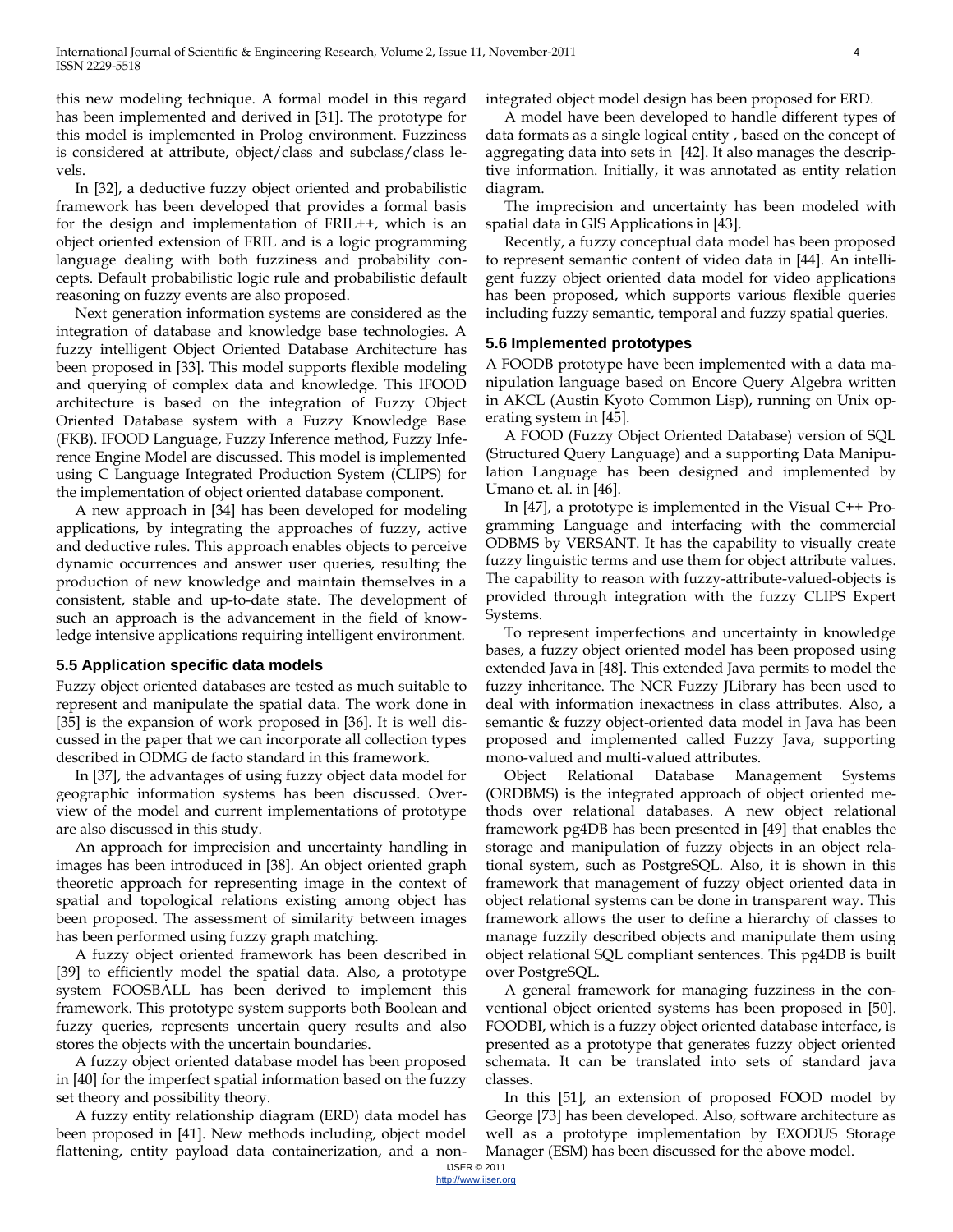#### **5.7 Rough set based models**

A formal introduction and definition of a fuzzy rough object oriented data base model is presented in [52]. This model is based on an algebraic type system and a formally defined constraints. Such data model is very useful in representing spatial data entities and in their relationship existing among them.

An approach for integrating the uncertainty in database has been processed in [53] using indiscernibility relation and approximation region of rough set theory.

## **5.8 UFO based models**

Generalized fuzzy sets are used to introduce the uncertainty in fuzzy object oriented data model in [54].

UFO database model has been proposed in [55] that provide semantic capability to enhance object oriented model to support information imprecision. Such information imprecision is handled by possibility distributions and modeled by using the concept of role objects. These role objects model imprecise information as well as imprecise roles played by different roles.

A meaning full way of fuzzyfying the inheritance relationship in UFO data model has been discussed in [56].

#### **5.9 General survey discussions**

Different approaches, based on querying and modeling the fuzzy databases have been reviewed in [57], under category of crisp database with fuzzy data querying and representation, and fuzzy database with fuzzy data. Also a comparative study between fuzzy relational database and fuzzy object oriented database has been derived in this study.

A good comparison between relational model and object oriented fuzzy database model has been derived in [58], based on different modeling and querying issues.

A survey of current approaches on the integration of object oriented theory and fuzzy techniques have been studied in [59]. These approaches are categorized under three sub areas, databases, software engineering and knowledge representation in AI systems.

Different fuzzy database models including object oriented data models have been reviewed and discussed in [60]. Different concepts of modeling, querying, and data processing are presented in this study.

#### **5.10 Proposals based on fuzzy type**

A framework for the behavioral analysis of the model is presented in [61]. The analysis of the dynamic behavior of the model through the use of Type I and Type II models is discussed in this framework.

The representation of fuzzy types in a traditional ODBMS has been discussed in [62]. Also, the implementation of instantiation and inheritance mechanism has been introduced. Fuzzy types are considered as an important approach for managing the fuzzy structures.

A proposal of describing different types of fuzziness at different levels in traditional ODBMS has been introduced in [63]. Imprecise attribute domains, uncertainty in attribute values, uncertain object relationship, fuzzy sub-classes, fuzzy categories, uncertain object definition, uncertain class definition and fuzzy types are discussed in this proposal.

In [64], an approach of fuzzy object oriented database modeling has been sketched based on level-2 fuzzy sets. In this, main considerations are at structural and behavioral aspects of the data and level-2 fuzzy sets are used to generalize the concept 'type'.

The model proposed in [65], introduces the concept of fuzzy type, where properties are ranked in different levels of precision according to their relationship with type.

The architecture of the prototype implementation of the model was presented in [66] using Java.

#### **5.11 Fuzzy object centered models**

A mathematical model has been introduced in [67], derived by the extension principle and fuzzy virtual object concepts. The fuzzy virtual objects can be considered as the universal objects in space, time and function to deal with crisp and linguistic information, simultaneously and consistently. Also, a hypothetical device has been introduced to convert the exact information into linguistic format. These fuzzy objects are much suitable in multimedia databases to easily understand the linguistic information, like, "red', "large", "right bottom" etc.

In [68], a new object oriented modeling technique has been developed based on fuzzy theory. Some of the advancements included in this approach are: extension of class by grouping objects with similar properties into a fuzzy class, encapsulation of fuzzy rules in classes, evaluating the membership function of a fuzzy class and modeling of uncertain fuzzy associations among classes.

A set of operators has been introduced in [69] to find the similarity between two objects in a fuzzy environment. A generalized resemblance degree has been proposed between fuzzy sets of the imprecise objects.

The fuzzification of objects with knowledge base and inference engine has been proposed in [70]. Such objects are considered as intelligent objects. Fuzzy object attributes, relationships, fuzzy generalization and aggregation are formulated in this framework.

Rossazza et. al. have been proposed a model in [71], in which all the information is contained in objects. Concepts of class, class hierarchies and attributes are explained and fuzzy ranges of allowed values and typical values are specified for attributes. Graded inclusion relations between classes are also defined.

An object oriented model has been proposed in [72], and fuzziness is defined in both structural and behavioral aspects, at the levels of instantiation, inheritance, relationship among classes.

#### **5.12 Proposals based on mathematical fuzzy object algebra**

Fuzzy association algebra (FA algebra) has been discussed in [73] as a fuzzy algebra for fuzzy object oriented data model (Fmodel) in the context of new intelligent information systems. Fuzzy objects and the fuzzy associations are uniformly represented by fuzzy association patterns.

Another framework has been proposed in [74] for modeling uncertainty in the OODM (Object Oriented Data Model). Calculating membership values or similarity based relations are the two different approaches to deal with uncertainty. The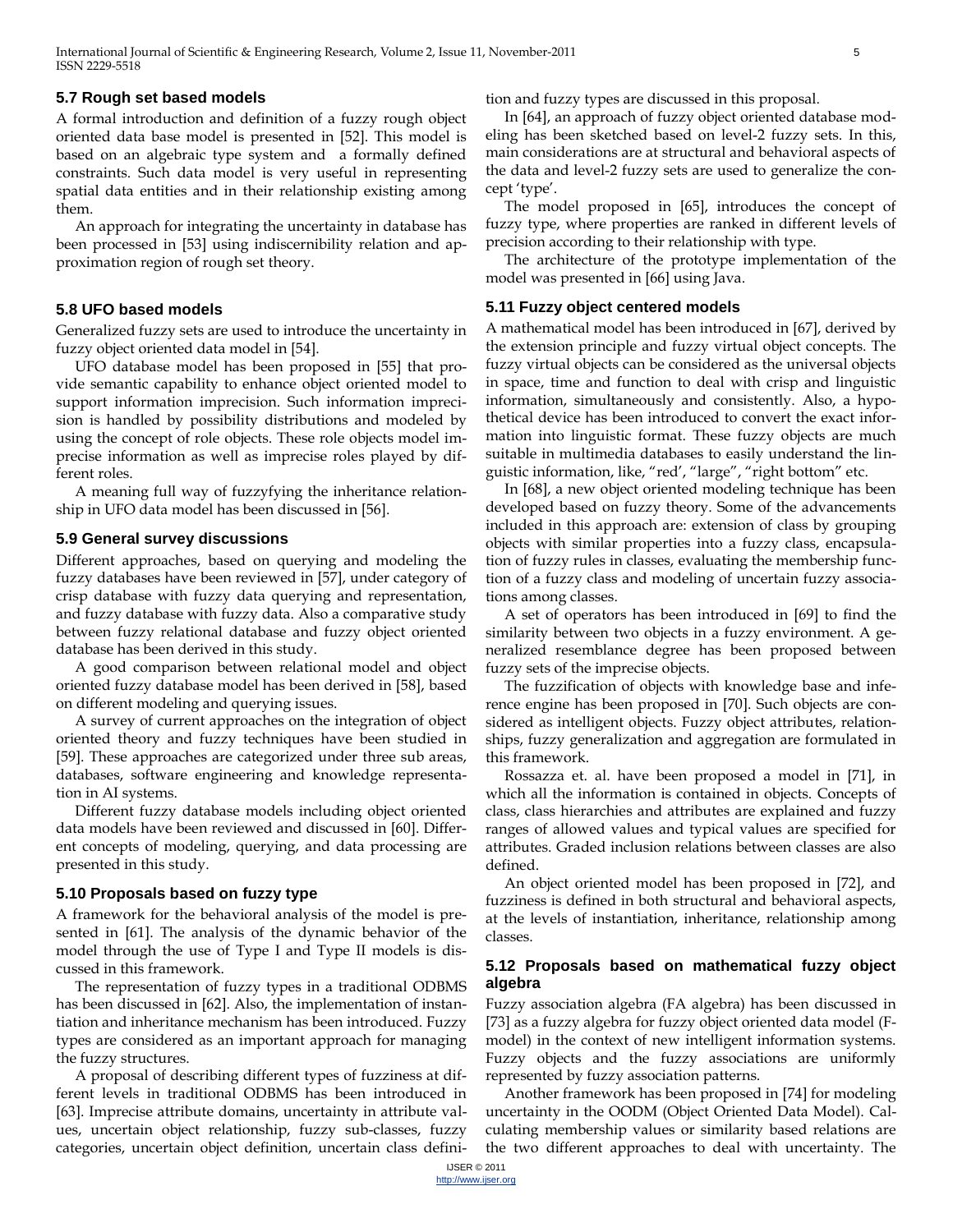framework combines the two approaches and demonstrated how these two can be used in conjunction in the OODB. Fuzzy object algebra is developed in [74]. Two operators have been defined as an extension to relational algebra, Conjunctive Nest (CNest) and its collary UnNest. A new operation is also introduced that merges objects at the schema level, called disjunctive nest (DNest.).

Object algebra for manipulating complex objects in fuzzy object oriented database systems has been proposed in [75]. A framework has been presented by executing set theoretic operations, like union, intersection, difference on the class construct. Also, inheritance property characteristics for the derived class with fuzzy objects have been discussed.

A mathematical framework for Fuzzy object oriented database, including definition of different constraints, constraint systems, database schemes, database model, operators, has been developed in [76]. Different types of generalization constraints, equality constraints, possibilistic constraints, veristic constraints are included in this algebraic type framework.

An extension of EQUAL-algebra for handling imprecision is proposed in [77]. EQUAL algebra is the part of object oriented database model, Extensible and Natural Common Object Resource (ENCORE) [78].

#### **5.13 Proposals based on hierarchical relationship**

An approach for uncertainty modeling in class hierarchies has been proposed in [79]. Multiple inheritances in class hierarchies has been defined and explained in this approach. Membership degree calculation shows the degree of fuzziness existing in the data values and the semantics of the situation to be modeled.

In [80], nearest rule has been incorporated with fuzzy object oriented databases, fuzzy information in the multiple inheritances is retrieved using closeness function and nearest rule. The use of these techniques also beneficial in the development of a query language supporting fuzziness to get the answer by measuring the distance between the query and answer. Also, two algorithms are provided to implement the nearest rule of a closeness functions.

In some cases, it may be possible that a subclass may contradict in some way one of its superclass definitions and resulting in an imprecision with super class and subclass relationship. A language feature is presented in [81] to allow class definitions, which contradicts aspects of other classes.

In [82], a method of computing the default value for unknown objects' attribute is proposed. It is based on both association of typical values with the attributes in the intentional definition of a class and the application of a prioritized aggregation operator to combine typical values appearing in an inheritance structure. This method is also applicable to refine vague attribute values expressed by means of the fuzzy sets interpreted as possibility distributions. A new interpretation of partial inheritance is also proposed, developing the concept of partial overriding of typical values.

A logic based fuzzy object oriented database model has been introduced in [83] and a probabilistic default reasoning approach is given to deal with uncertain inheritance and recognition problems. This proposed approach is also implemented with FRIL++, which is an uncertain and fuzzy object oriented logic programming language to be used for developing intelligent systems.

An object oriented framework has been proposed in [84]. This framework supports a range of allowed values and typical values for the attributes describing a fuzzy class. Different inclusion relations between classes are also defined. Inheritance mechanisms with different reasoning tasks are also discussed.

A frame-based data structure has been introduced to represent knowledge in [85]. Inheritance of information from different frames and inference in inheritance network is also introduced. A Prioritized Conjunction (PC) operator has been investigated to combine information contained in frames connected by means of inheritance structure.

#### **5.14 Similarity based approach**

Concept of similarity based relation has been used for the derivation to generalize the equality to similarity in [86]. This permits the representation of imprecision in data and inheritance. An object algebra based on the extension of union, difference, product and selection is also introduced.

#### **5.15 Other proposals**

In [87, 88] Bordogna et. al. presented prototypical implementation of fuzziness in object oriented databases models. Vague attributes and uncertain relations are well represented in these implementations.

An extended fuzzy object oriented data model [89] has been proposed to model complex objects, based on possibility distribution and semantic measure. Objects, classes and their relationships and multiple inheritances are extended in this proposed data model.

A flexible generalized fuzzy object model has been introduced in [90].

Abstraction principle based suggestions with a review of proposals for fuzzy object models for incorporating fuzzy techniques in object modeling has been introduced in [91].

The introduction of the generic classes in incremental design has been proposed in [92]. Incomplete information has been expressed in object instances with the use of explicit null values, presenting the incomplete information both at schema and object instance level in object oriented database.

Different research issues and principles have been discussed in [93], including fuzzy inheritance, fuzzy objects, fuzzy subtype/super type hierarchy.

In [94], a fuzzy object oriented data model has been extended to cope with modeling and manipulation of uncertain information in an object oriented environment.

A good work regarding fuzzy object oriented databases has been discussed in [95]. Different proposals and discussions related to conceptual data modeling, querying and fuzzy path dictionary index: a new access technique as well as algebra for fuzzy object oriented database has been given.

A good collection of discussions on fuzzy object oriented databases, UFO data model and uncertainty, Fuzzy Association Algebra has been given in [96].

Fuzzy data mining, fuzzy functional dependency, theoretical framework addresses the definition of fuzzy extensions of relational database modeling; implementation in specific context of Geographical Information Systems has been discussed in [97].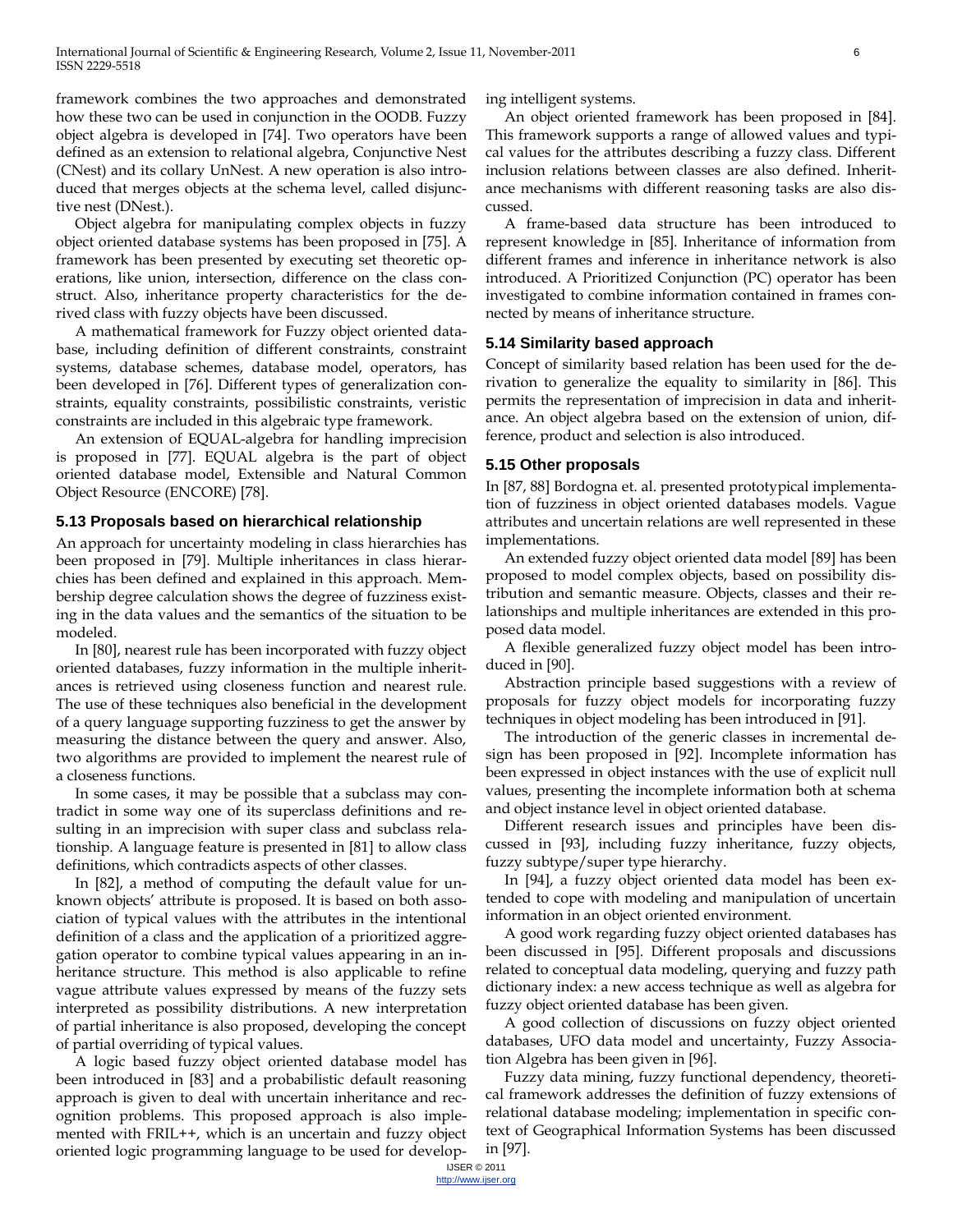An approach of utilizing a design pattern for fuzzy approach in object oriented database systems has been proposed in [98]. An original pattern has been introduced to give an easy understandable and general solution, which is not tightly coupled with any specific database system or programming*.* 

In [99], the admitted values of attributes are linguistic, the proposed method hinges on the concept of linguistic approximation and computational enhancements stemming from the theory of fuzzy neural network.

A new object oriented framework has been proposed for the modeling of time and to extend the traditional temporal database concepts in [100].

The concept of nuanced value, nuanced domain and fuzzy thesaurus has been introduced in [101]. A Chomsky grammar is used to generate the characteristics membership functions of the thesaurus terms.

# **6 QUERYING IN FUZZY OBJECT ORIENTED DATABASES**

Querying in databases can be performed by using many languages, like SQL (Structured Query Language) in Relational Databases, OQL (Object Query Language) in object oriented databases. But, these traditional database querying techniques does not support information inexactness. These techniques are extended by including fuzzy preferences and/or fuzzy conditions in querying to retrieve the inexact information.

A high level domain independent query language for pictorial and alphanumeric database management, called PIC-QUERY+ has been introduced in [102]. Certain advancements, like convenient specification of the data domain space among a multimedia database federation, visualization of underlying data models, knowledge based hierarchies and domain rules are sketched in this paper. Also, the proposed language is illustrated using examples drawn from the medical imaging domain.

The fuzzy query approach has been discussed in [103] for GIS user interface to deal with natural language. A fuzzy formulae and a prototype for implementing this approach with sample queries has been discussed.

An extended fuzzy association algebra has been introduced in [104] based on fuzzy association patterns. It has processed the fuzzy queries with fuzzy values and linguistic hedges.

An approach has been proposed to obtain approximate answers for NULL queries on similarity relation based fuzzy object oriented data model in [105]. It is an approach by the generalization of the former models of analogy.

Different issues regarding the uncertainty modeling and querying of imperfect spatial information have been discussed in [106] with reference to object oriented database systems.

A fuzzy Object Query Language has been presented in [107]. This language supports fuzzy values and fuzzy collections required for image database. Also, it can be used for defining schemas and high level concepts and querying image databases. This is an extension of the ODMG-OQL language.

Querying issues in multimedia databases as well as comparison of semi structured documents are well introduced in [108]. A preliminary investigation of fuzzy logic in multimedia databases is also discussed.

A formal framework of the generalized object oriented model has been presented in [109]. This model is based on the generalized algebraic type system and constraint system. Also, object algebra is defined with data manipulation and data definition language.

A new environment for flexible modeling and querying of complex data and knowledge with uncertainty has been discussed in [110]. An intelligent retrieval of information from knowledge intensive applications have been proposed based on a fuzzy knowledge base coupled with fuzzy object oriented databases.

# **7 INDEXING IN FUZZY OBJECT ORIENTED DATABASES**

Index structures are responsible for efficient and fast access to data by content. Several indexing techniques have been developed for object oriented databases, like nested inherited index and enhanced nested inherited structure [111], [112], path index [113]. These index structures are not capable to deal with imprecise and uncertain data in proposed FOOD model.

Numerous methods have been introduced in [114], for the indexing of fuzzy sets in databases to improve the performance of querying. These methods are based on rely or inverted files or super-imposed coding.

An overview of different indexing techniques for Fuzzy Object Oriented Database has been discussed in [115].

A new index structure for supporting different kinds of fuzziness in FOOD databases and multidimensional indexing, have been proposed in [116].

Yazici et. al. in [117] has been proposed a new index structure called Food Index (FI) as an extension of the work in [116]. This supports and deals with different kind of fuzziness as well as multidimensional indexing. It is also shown that how FI supports flexible querying and evaluate the performance for exact, range and fuzzy queries. Also, the insertion, deletion and retrieval algorithms are investigated in this paper.

#### **8 CONCLUSION**

Reasoning inexact information extensively exists in data and knowledge intensive applications and fuzzy techniques plays vital role to handle such type of information in modeling at conceptual and logical level, query and data processing, indexing and implementations of the next generation database systems. Fuzzy object oriented data bases are the natural fit for many engineering and scientific applications suffering from the representation and manipulation of inexact information precisely. A brief overview of different advancements in fuzzy object oriented databases has been discussed in this paper. Different conceptual models based on object oriented, EER, IFO models have been introduced. Numerous approaches for querying and indexing are also surveyed in this study. These various issues related to Fuzzy Object Oriented Databases are listed in the following table I.

**Table I Different Issues in Fuzzy Object Oriented Databases**

| .                   |     |               |                                                 |        |  |
|---------------------|-----|---------------|-------------------------------------------------|--------|--|
| ₽dia                |     | Category      | <b>Focus</b>                                    | Refer- |  |
|                     | No. |               |                                                 | ences  |  |
| ıted                |     |               | Conceptual Da-   Object Oriented and   [3]-[19] |        |  |
| the                 |     | tabase Models | EER based models                                |        |  |
| <b>IJSER © 2011</b> |     |               |                                                 |        |  |

http://www.ijser.org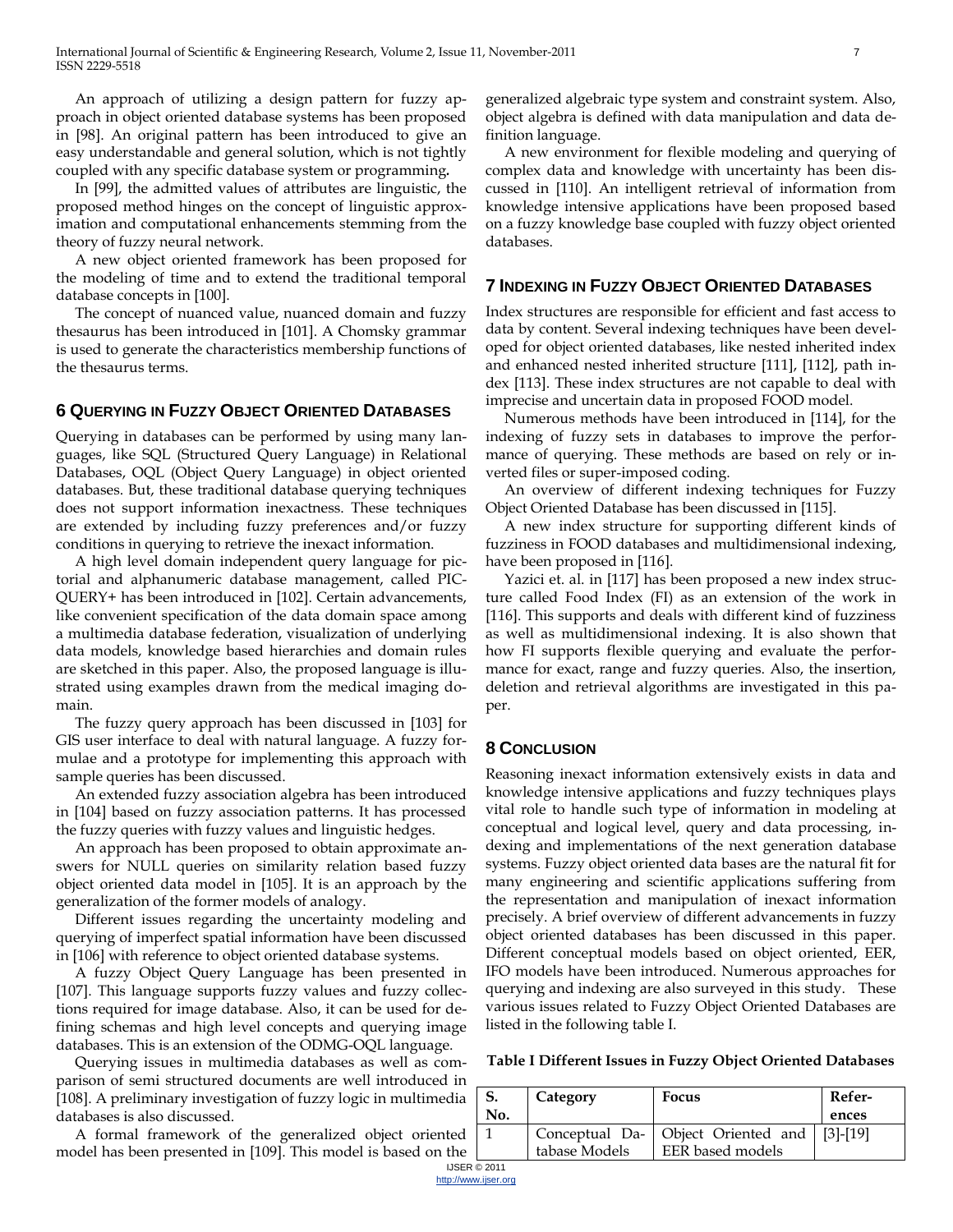| ExIFO and NF <sup>2</sup> based | $[7]$                                                                                                                                                                                                                                                                                                                                                                                                                                                                                                                                                                          |
|---------------------------------|--------------------------------------------------------------------------------------------------------------------------------------------------------------------------------------------------------------------------------------------------------------------------------------------------------------------------------------------------------------------------------------------------------------------------------------------------------------------------------------------------------------------------------------------------------------------------------|
| models                          |                                                                                                                                                                                                                                                                                                                                                                                                                                                                                                                                                                                |
|                                 | $[8]-[18]$                                                                                                                                                                                                                                                                                                                                                                                                                                                                                                                                                                     |
| Models                          |                                                                                                                                                                                                                                                                                                                                                                                                                                                                                                                                                                                |
|                                 | $[16]$                                                                                                                                                                                                                                                                                                                                                                                                                                                                                                                                                                         |
|                                 | [20, 21]                                                                                                                                                                                                                                                                                                                                                                                                                                                                                                                                                                       |
| Database                        | $[22] - [26]$                                                                                                                                                                                                                                                                                                                                                                                                                                                                                                                                                                  |
|                                 |                                                                                                                                                                                                                                                                                                                                                                                                                                                                                                                                                                                |
|                                 | [27,28]                                                                                                                                                                                                                                                                                                                                                                                                                                                                                                                                                                        |
|                                 | $[29]$ - $[34]$                                                                                                                                                                                                                                                                                                                                                                                                                                                                                                                                                                |
|                                 |                                                                                                                                                                                                                                                                                                                                                                                                                                                                                                                                                                                |
|                                 |                                                                                                                                                                                                                                                                                                                                                                                                                                                                                                                                                                                |
|                                 | $[35] - [44]$                                                                                                                                                                                                                                                                                                                                                                                                                                                                                                                                                                  |
|                                 | $[45]$ - $[51]$                                                                                                                                                                                                                                                                                                                                                                                                                                                                                                                                                                |
|                                 |                                                                                                                                                                                                                                                                                                                                                                                                                                                                                                                                                                                |
|                                 | [52, 53]                                                                                                                                                                                                                                                                                                                                                                                                                                                                                                                                                                       |
|                                 | $[54]$ - $[56]$                                                                                                                                                                                                                                                                                                                                                                                                                                                                                                                                                                |
|                                 | $[57] - [60]$                                                                                                                                                                                                                                                                                                                                                                                                                                                                                                                                                                  |
|                                 |                                                                                                                                                                                                                                                                                                                                                                                                                                                                                                                                                                                |
|                                 | $[61] - [66]$                                                                                                                                                                                                                                                                                                                                                                                                                                                                                                                                                                  |
|                                 | $[67]$ - $[72]$                                                                                                                                                                                                                                                                                                                                                                                                                                                                                                                                                                |
|                                 |                                                                                                                                                                                                                                                                                                                                                                                                                                                                                                                                                                                |
|                                 | $[73] - [78]$                                                                                                                                                                                                                                                                                                                                                                                                                                                                                                                                                                  |
|                                 |                                                                                                                                                                                                                                                                                                                                                                                                                                                                                                                                                                                |
|                                 | $[79] - [85]$                                                                                                                                                                                                                                                                                                                                                                                                                                                                                                                                                                  |
|                                 |                                                                                                                                                                                                                                                                                                                                                                                                                                                                                                                                                                                |
|                                 | $[86]$                                                                                                                                                                                                                                                                                                                                                                                                                                                                                                                                                                         |
|                                 |                                                                                                                                                                                                                                                                                                                                                                                                                                                                                                                                                                                |
|                                 | $[102] - [110]$                                                                                                                                                                                                                                                                                                                                                                                                                                                                                                                                                                |
|                                 |                                                                                                                                                                                                                                                                                                                                                                                                                                                                                                                                                                                |
|                                 |                                                                                                                                                                                                                                                                                                                                                                                                                                                                                                                                                                                |
|                                 | $[111] - [117]$                                                                                                                                                                                                                                                                                                                                                                                                                                                                                                                                                                |
|                                 |                                                                                                                                                                                                                                                                                                                                                                                                                                                                                                                                                                                |
|                                 |                                                                                                                                                                                                                                                                                                                                                                                                                                                                                                                                                                                |
|                                 |                                                                                                                                                                                                                                                                                                                                                                                                                                                                                                                                                                                |
|                                 | IFO and IF2O Based<br>XML based models<br>ODMG based models<br>Semantic<br>Models<br>Graph based models<br>Intelligent Fuzzy Ob-<br>Oriented Data-<br>ject<br>base Models<br><b>Application Specific</b><br>Implemented Proto-<br>types<br>Rough set based<br><b>UFO</b> based<br>General survey dis-<br>cussions<br>Fuzzy type based<br>Fuzzy Object Centred<br>Models<br>Mathematical<br>Fuzzy<br>Object Algebra based<br>Proposal based hie-<br>rarchical relationship<br>Similarity<br>based<br>models<br>Fuzzy Object Query<br>Langugae (FOQL),<br>PICQuery<br>FOOD Index |

#### **REFERENCES**

- [1] L. A. Zadeh, "Fuzzy Sets", *Information Control* 8(3): 338-353, 1965.
- [2] L. A. Zadeh, "Fuzzy sets as a basis for theory of possibility", *Fuzzy Sets and Systems,* vol. 1, pp. 3-28, 1978.
- [3] J. Fong," Mapping extended entity relationship model to object modeling technique", *SIGMOD Record*, vol. 24, no. 3, pp. 18-22, 1995.
- [4] M. A. Vila, J. C. Cubero, J. M. Medina, O. Pons, "A conceptual approach for deal with imprecision and uncertainty in object based data models‖, *International Journal of Intelligent Systems,* vol. 11, pp. 791- 806, 1996.
- [5] G. Chen, E. E. Kerre, "Extending ER-EER concepts towards fuzzy conceptual data modeling", Proceedings of 1998 IEEE International *Conference on Fuzzy Systems*, Anchorage, AK, USA, pp. 1320-1325, 1998.
- [6] A. Yazici, A. Cinar, "Conceptual design of fuzzy object oriented databases", Proceedings of 1998 Second International Conference on Know*ledge Based Intelligent Electronic systems*, Adelaide, SA, Australia, pp. 299-305, 1998.
- [7] A. Yazici, B. P. Buckles, F. E. Petry, "Handling complex and uncertain information in the ExIFO and NF<sup>2</sup> data model", *IEEE Transac-*

*tions on Fuzzy Systems, vol.* 7, no. 6, pp. 659-676, 1999.

- [8] M. S. Hana, "A close look at the IFO data model", *SIGMOD Record*, vol. 24, no. 1, pp. 21-26, 1995.
- [9] S. Abiteboul, R. Hull,"IFO: A formal semantic database model", *ACM Transactions on Database Systems*, vol. 4, pp. 525-565, 1987.
- [10] Z. M. Ma, W. Y. Ma, "An extended conceptual model for fuzzy data modeling‖, *Proceedings of First International Conference on Web Information Systems Engineering*, Hong Kong, China, pp. 75-80, 2000.
- [11] J. Galindo, A. Urrutia, R. A. Carrasco, M. Pittani, "Fuzzy constraints using the enhanced entity relationship model", Proceedings of XXI In*ternational Conference of Chilean Computer Science Society (SCCC'01)*, Punta Arenas, Chile, pp. 86-94, 2001.
- [12] J. Galindo, A. Urrutia, R. A. Carroasco, M. Pittani, "Relaxing constraints in enhanced entity relationship models using fuzzy quantifiers‖, *IEEE Transaction on Fuzzy Systems,* vol. 12, no. 6, pp. 780-796, 2004.
- [13] Z. M. Ma, W. J. Zhang, W. Y. Ma, G. Q. Chen, "Conceptual design of fuzzy object oriented databases using extended entity relationship model‖, *International Journal of Intelligent Systems,* vol. 16, pp. 697-711, 2001.
- [14] Z. M. Ma, "Fuzzy Information Modeling with the UML", *in Advances in Fuzzy Object Oriented Databases: Modeling and applications*, eds. Z. Ma, Idea Group Publishing, 2004, pp. 153-175.
- [15] Ma. Z. (Eds.)," Fuzzy Database modeling of Imprecise and Uncertain Engineering Information‖, *Studies in Fuzziness and Soft computing*, vol. 195, Springer, 2005.
- [16] Z. Ma., "Fuzzy Database modeling with XML", Advances in Database *Systems*, vol. 29, Springer, 2005.
- [17] "Fuzzy EER: main characteristics of a fuzzy conceptual modeling tool", in: Galindo J., Urrutia A., Pittani M. (Eds.), Fuzzy database modeling, design and implementation, Idea Group of publishing, pp. 75-141, 2005.
- [18] Z. M. Ma, S. Shen, "Modeling of fuzzy information in the IF<sub>2</sub>O and object oriented data models‖, *Journal of Intelligent and Fuzzy Systems*, vol. 17, no. 6, pp. 597-612, 2006.
- [19] A. Haroonabadi, M. Teshnehlab, "Behaviour modeling in uncertain information systems by fuzzy UML‖, *International Journal of Soft Computing*, vol. 4, no. 1, pp. 32-38, 2009.
- [20] V. Cross, R. de Caluwe, N. VanGyseghem, "A perspective from the Fuzzy Object Data Management Group", in: 6<sup>th</sup> IEEE International *Conference on Fuzzy Systems*, Barcelona, Spain, pp. 721-728, 1997.
- [21] G. Tre, R de Caluwe, B. Vander Cruyssen, "A Generalized Object Oriented Database Model‖, in. Bordogna G. & Pasi G. (Eds.), *Recent Issues on Fuzzy Databases*, Physica Verlag, pp. 155-182, 2000.
- [22] W. Y. Liu, N. Song, "The fuzzy association degree in semantic data models‖, *Fuzzy Sets and Systems*, vol. 117, no. 2, pp. 203-208, 2001.
- [23] S. Chakar, A. Telmoudi, "Extending database capabilities: Fuzzy Semantic Model", *in: International Conference on Sciences of Electronic*, *Technologies of Information and Telecommunications (SETIT'04),* Tunisia, 2004.
- [24] R. Bouaziz, S. Chakar, I. Saad, "Membership functions definition in fuzzy semantic model", *in: Proceedings of the International Conference on Sciences of Electronic, Technologies of Information and Telecommunications (SETIT'04)*, Tunisia, 2005.
- [25] C. Salem, A. Telmoudi, "Conceptual Design and implementation of fuzzy semantic model", *in:* 11<sup>th</sup> International Conference on Information *Processing and Management of Uncertainty (IPMU),* Paris, France, pp. 2438-2445, 2006.
- [26] R. Bouaziz, S. Chakar, V. Mousseau, S. Ram, A. Telmoudi, "Database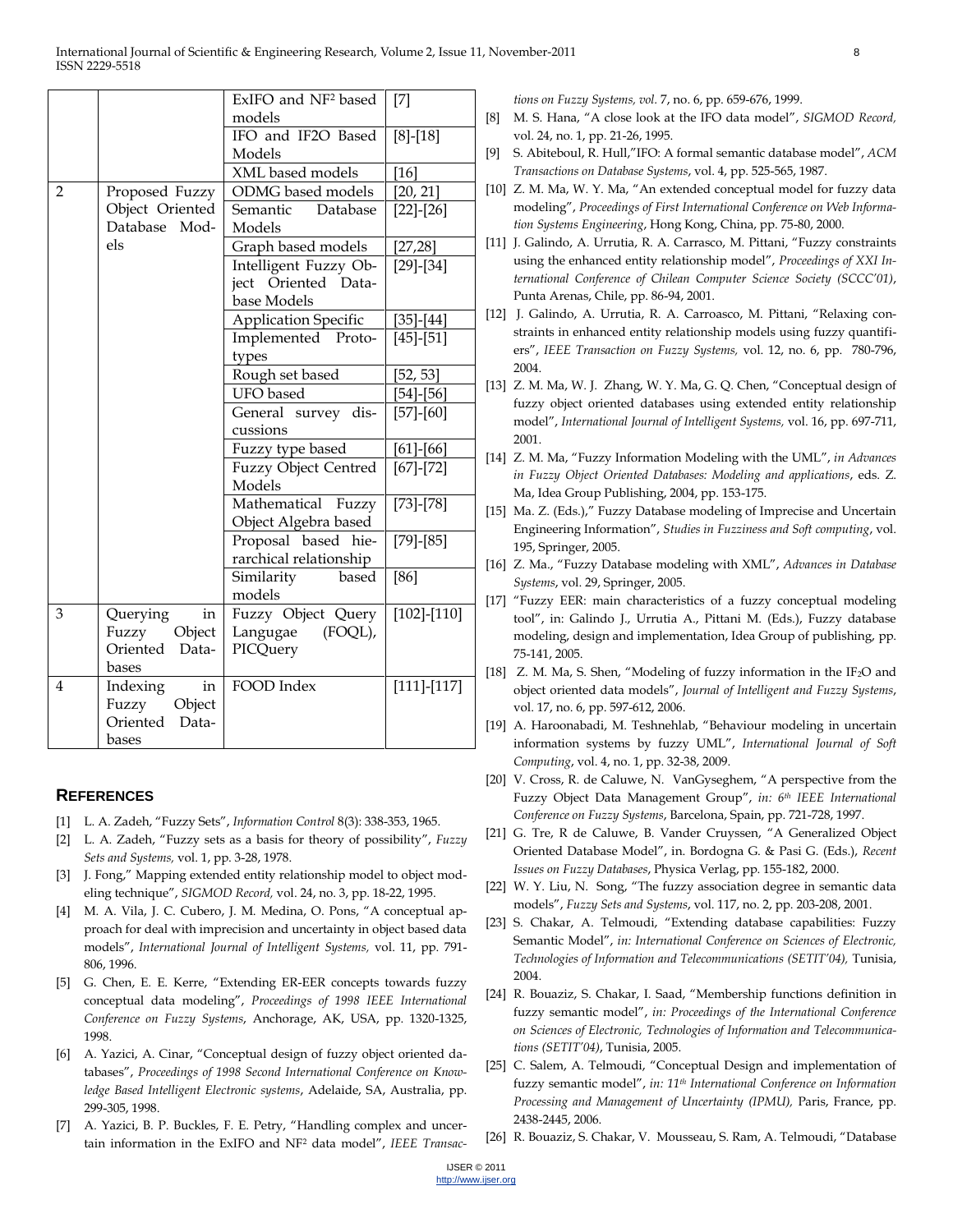design and querying within the fuzzy semantic model", *Information Sciences*, vol. 177, pp. 4598-4620, 2007.

- [27] G. Bordogna, D. Lucarella, G. Pasi, "A fuzzy Object Oriented Data Model‖, *in: 3rd IEEE Conference on Fuzzy Systems*, Orlando, FL, USA, pp. 313-318, 1994.
- [28] G. Bordogna, G. Pasi, "Graph based interaction in a fuzzy object oriented database‖, *International Journal of Intelligent Systems, vol.* 16, no. 7, pp. 821-841, 2001.
- [29] Y. Akiyama, K. Higuchi, "Fuzzy Objects", IEEE Conference on *SMC'97*, pp. 2945-2949, 1997.
- [30] A. Yazici, M. Koyuncu, "Fuzzy Object Oriented Database Modeling coupled with fuzzy logic", *Fuzzy Sets and Systems*, vol. 89, no. 1, pp. 1-26, 1997.
- [31] B. Bostan, A. Yazici, "A fuzzy deductive object oriented database model‖, *in: IEEE International Conference on Fuzzy Systems,* Anchorage, AK, USA, pp. 1361-1366, 1998.
- [32] T. H. Cao, J. M. Rossiter, "A deductive probabilistic and fuzzy object oriented database language‖, *Fuzzy Sets and Systems*, vol. 140, no. 1, pp. 129-150, 2003.
- [33] M. Koyuncu, A. Yazici,"IFOOD: An intelligent Fuzzy Object Oriented Database Architecture‖, *IEEE Transaction on Knowledge and Data Engineering,* vol. 15, no. 5, pp. 1137-1154, 2003.
- [34] B. Bostan-Korpeoglu, A. Yazici, "An active fuzzy object oriented database approach", in: IEEE International Conference on Fuzzy Sys*tems*, pp. 885-889, 2004.
- [35] A. Morris, F. E. Petry, "Providing support for multiple collection types in a fuzzy object oriented spatial data model", *in: International conference of North American Fuzzy Information Processing Society (NA-FIPS),* New York, USA, pp. 824-828, 1999.
- [36] A. Morris, F.E. Petry, M. Cobb, "Incorporating spatial data into the fuzzy object oriented data model", *in: Seventh International Conference on Information Processing and Management of Uncertainty in Knowledge Based Systems (IPMU)*, pp. 604-611, 1998.
- [37] V. Cross, A. Firat, "Fuzzy objects for geographical information systems‖, *Fuzzy sets and Systems, vol.* 113, no. 1, pp. 19-36, 2000.
- [38] A. K. Majumdar, I. Bhattacharya, A. K. Saha, "An object oriented fuzzy data model for similarity detection in Image Database", *IEEE Transactions on Knowledge and Data Engineering*, vol. 14, no. 5, pp. 1186-1189, 2002.
- [39] A. Morris, "A frame work for modeling uncertainty in spatial databases‖, *Transactions in GIS*, vol. 7, no. 1, pp. 83-101, 2003.
- [40] G. Bordogna, S. Chiesa, "A fuzzy object based data model for imperfect spatial information integrating exact objects and fields", Interna*tional Journal of Uncertainty, Fuzziness and Knowledge Based Systems*, vol. 11, no. 1, pp. 23-41, 2003.
- [41] G. Vert, A. Morris, M. Stock, "Converting a fuzzy data model to an object oriented design for managing GIS data files‖, *IEEE Transaction on Knowledge and Data Engineering*, vol. 15, no. 2, pp. 510-516, 2003.
- [42] G. Vert, M. Stock, A. Morris, "Extending ERD modeling notation to fuzzy management of GIS data files‖ ,*Data and Knowledge Engineering*, vol. 40, no. 2, pp. 163-179, 2002.
- [43] R. George, B. P. Buckles, F. E. Petry, A. Yazici, "Uncertainty modeling in object oriented geographical information systems", in: Proceed*ings of Conference on Data and Expert System Applications (DEXA)*, pp. 77-86, 1992.
- [44] N. B. Ozgur, M. Koyuncu, A. Yazici, "An intelligent fuzzy object oriented database framework for video database applications", *Fuzzy Sets and Systems,* vol. 160, no. 15, pp. 2253-2274, 2009.
- [45] M. Umano, T. Imada, I. Hatono, H. Tamura, "Implementation of a

fuzzy Object oriented Databases", *in: 6<sup>th</sup> International Fuzzy Systems Association World Congress*, pp. 401-404, 1995.

- [46] M. Umano, T. Imada, H. Tamura, "Fuzzy object oriented databases and implementation of its SQL-type data manipulation language", in: *IEEE International Conference on Fuzzy Systems, Anchorage,* AK, USA, pp. 1344-1349, 1998.
- [47] A. Firat, V. Cross, T. C. Lee, "Fuzzy set theory in object oriented databases: A prototype implementation on using VERSENT ODBMS & VISUAL C++‖, *in: Conference of North American Fuzzy Information Processing Society,* Pensacola Beach, FL, USA, pp. 146-150, 1998.
- [48] W. Pereira, "Proposal of fuzzy object oriented model in extended java", in: Debcnhara J. (Eds.), Professional Practice in Artificial Intelligence, , Bostan-Springer, vol. 218, pp. 191-200, 2006.
- [49] L. Cuevas, N. Marin, O. Pons, M. A. Vila, "pg4DB: A fuzzy object relational system‖, *Fuzzy Sets and Systems*, vol. 159, pp.1500-1514, 2008.
- [50] F. Berzal, N. Marin, O. Pons, M. A. Vila, "Managing fuzziness on conventional object oriented platforms", International Journal of Intel*ligent Systems*, vol. 22, no. 7, pp. 781-803, 2003.
- [51] A. Yazici, R. George, D. Aksoy, "Design and implementation issues in the fuzzy object oriented data model", *Information Sciences*, vol. 108, no. (1-4), pp. 241-260, 1998.
- [52] T. Beaubouef, F. E. Petry, "Fuzzy Set uncertainty in a Rough Object Oriented Database", *in: Annual Meeting of the North American Fuzzy Information Society*, pp. 365-370, 2002.
- [53] T. Beaubouef, F. E. Petry, "Uncertainty in OODB modeled by rough sets", in: Proceedings of the IPMU2002 Conference, France, vol. 3, pp. 1697-1703, 2002.
- [54] N. Van Gyseghem, R. D. Caluwe, R. Vandenberghe, "UFO: Uncertainty and Fuzziness in Object oriented model", Proceedings of 2<sup>nd</sup> *IEEE International Conference on Fuzzy Systems,* Sanfransisco, pp. 489- 495, 1993.
- [55] N. Van Gyseghem, R. de Caluwe, "Imprecision and Uncertainty in UFO database model‖, *Journal of American Society for Information Sciences*, vol. 49,no. 3, pp. 236-252, 1998.
- [56] N. Van Gyseghem, R de Caluwe, "Fuzzy Inheritance in the UFO database model‖, *in: Fifth International Conference on Fuzzy Systems*, New Orleans, LA, USA, 1996, vol. 2, pp. 1365-1370.
- [57] K. K. Phang, M. H. Yacoob, T. C. Ling, "Development of Fuzzy Database Systems‖, *Malaysian Journal of Computer Science*, vol. 10, no.1, pp. 42-46, 1997.
- [58] T. C. Ling, M. H. Yaacob, K. K. Phang, "Fuzzy Database Framework relational versus object oriented model", *in: Intelligent Information Systems Conference*, Grand Bahama Island, Bahamas, pp. 246-250, 1997.
- [59] J. Lee, J. Y. Kuo, N-L Xue, "Current approaches to extending fuzzy logic to object oriented modeling", *in:* 20<sup>th</sup> International Conference on *North American Fuzzy Information Processing Society*, vol. 4, pp. 2305- 2310, 2001.
- [60] Z. M. Ma, Li Yan, "A Literature Overview of fuzzy database models‖, *Journal of Information Science and Engineering*, vol. 24, pp. 189-202, 2008.
- [61] R. George, F. E. Petry, B. P. Buckles, "Behavioral characterization of the fuzzy object oriented data model", in: IEEE International Confe*rence on Systems, Man and Cybernetics*, Chicago, IL, USA, vol. 2, pp. 1303-1307, 1992.
- [62] N. Marin, O. Pons, M. A. Vila, "A strategy for adding fuzzy types to an object oriented database system", *International Journal of Intelligent System*, vol. 16, pp. 683-880, 2001.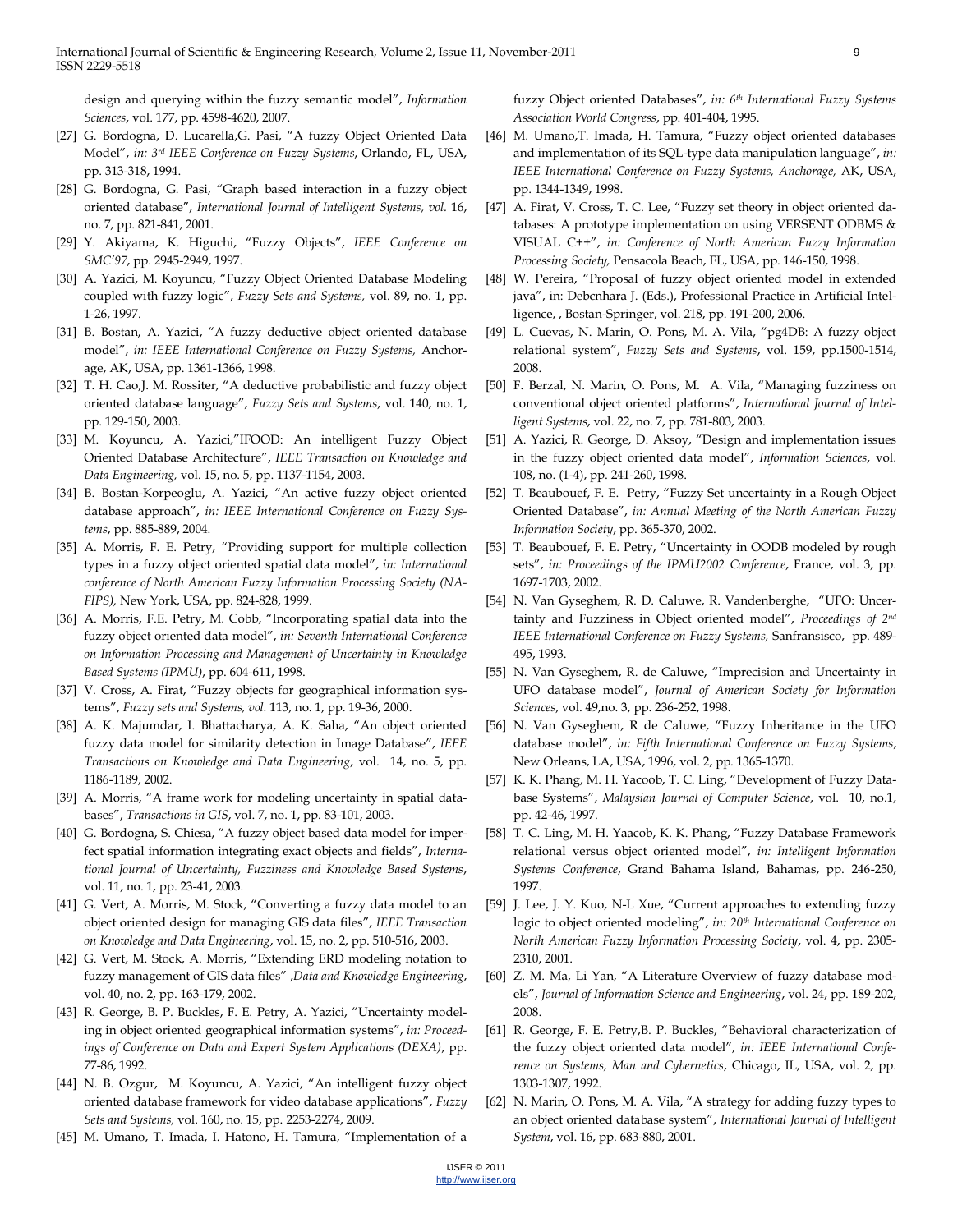- [63] I. J. Blanco, N. Marin, O. Pons, M. A. Vila, "Softening the object oriented database model: Imprecision, Uncertainty and Fuzzy Types‖, *Proceedings of 20th International Conference North American Fuzzy Information Processing Society*, Vancouver, BC, Canada, Vol. 4, pp. 2323-2328, 2001.
- [64] G de Tre, R de Caluwe, "Level 2 Fuzzy Sets and their usefulness in object oriented database modeling‖, *Fuzzy Sets and Systems* , vol. 140, no.1, pp. 29-49, 2003.
- [65] I. Blanco, N. Marin, O. Pons, M. A. Vila, "Softening the object oriented database model: Imprecision, Uncertainity and fuzzy types", In Proc. of the IFSA/NAFIPS World Congress, Vancouver, Cana*da*, pp. 2323-2328, 2001.
- [66] F. Berzal, N. Marin, O. Pons, M. A. Vila, "FoodBi: Managing fuzzy object oriented data on top of the java platform", *in: Proc. of the* 10<sup>th</sup> *IFSA World Congress*, Istanbul, Turkey, pp. 384-387, 2003.
- [67] Y. Akiyama, K. Highuchi, "A simple theoretic model to understand fuzzy objects", Proceedings in IEEE International Conference on Systems, *Man and Cybernetics, San Diego*, CA, USA, pp. 2040-2045, 1998.
- [68] J. Lee, N. L. Xue, K. H. Hsu, S. J. Yang, "Modeling imprecise requirements with fuzzy objects‖, *Information Sciences*, vol. 118, pp. 101- 119, 1999.
- [69] N. Marin, J. M. Medina, O. Pons, D. Sanchez, M. A. Vila, "Complex Object Comparison in a fuzzy context", Information and Software Tech*nology*, vol. 45, no. 7, pp. 431-444, 2003.
- [70] T. D. Ndousse, "Intelligent systems modeling with reusable fuzzy objects‖, *International Journal of Intelligent Systems,* vol. 12, pp. 137- 152, 1997.
- [71] J. P. Rossazza, D. Dubois, H. Prade, "A hierarchical model of fuzzy classes", In: R. de Caluwe (Ed.) Fuzzy and Uncertain Object Oriented Databases: Concepts and models, Singapore: World Scientific, pp. 21- 61, 1997.
- [72] K. Tanaka, S. Kobayashi, T. Sakanoue, "Uncertainty management in object oriented database systems‖, in: D. Karagiannis (Ed.), *Proc. of the International Conference on Database and Expert Systems Applications (DEXA)*, Berlin, Germany, pp. 251-256, 1991.
- [73] S Na, S. Park, "A fuzzy association algebra based on a fuzzy object oriented data model", in: Proceedings of 20<sup>th</sup> International Computer *Software & Applications Conference (COMPSAC),* Seoul, South Korea, pp. 276-281, Aug. 1996**.**
- [74] R. George, R. Srikanth, F. E. Petry, B. P. Buckles, "Uncertainty management issues in the object oriented data model", *IEEE Transactions on Fuzzy Systems*, vol. 4, no. 2, pp. 179-192, 1996.
- [75] P. K. Panigrahi, A. Goswami, "Algebra for Fuzzy Object Oriented Database Language", International Journal of Computers and Applica*tions*, vol. 26, no. 1, pp. 54-62, 2004.
- [76] G. de Tre, R de Caluwe, "A constraint based fuzzy object oriented database model", in: Ma Z. M. (Eds.), Advances in Fuzzy Object Oriented Databases: Modeling and Applications, Idea Group Publishing, 2005.
- [77] D. Rocacher, F. Connan, "A fuzzy algebra for object oriented databases", in: Proc. of Fourth European Congress on Intelligent Techniques *and Soft Computing (EUFIT'96)*, Aachen, Germany, vol. 2, pp. 871-876, 1996.
- [78] G. M. Shaw, S. B. Zdonik, "A query algebra for object oriented databases‖, *in: Proc. of 6th International Conference on Data Engineering ICDE'90*, Los Angles, CA, pp. 154-182, 1990.
- [79] R. George, B. P. Buckles, F. E. Petry, "Modeling class hierarchies in the fuzzy object oriented data model", *Fuzzy Sets and Systems*, vol. 60, no. 3, pp. 259-272, 1993.
- [80] Zhu Shinin, "Apply the nearest rule to fuzzy object oriented databases", in: Seventh International Workshop on Database and Expert Systems *Applications*, Zurich, Switzerland, pp. 482-89, 1996.
- [81] A. Borgida, "Modeling class hierarchies with contradictions", in: *Proc. of ACM SIGMOD International Conference on Data Management*, Chicago, US, vol. 17, no. 3, 1988, pp. 434-443.
- [82] G. Pasi, R. R. Yager, "Calculating attribute values using inheritance structures in Fuzzy Object Oriented Data models", IEEE Transaction *on Systems, Man and Cybernetics- PART C: Applications and reviews*, vol. 29, no. 4, pp. 556-565, 1999.
- [83] T. H. Cao, J. M. Rossiter, T. P. Martin, J. F. Baldwin, "Inheritance and recognition in uncertain and fuzzy object oriented models", *in*: 20<sup>th</sup> *International Conference on NAFIPS*, Vancouver, BC, Canada, pp. 2317- 2322, 2001.
- [84] D. Dubois, H. Prade, J. P. Rossazza,"Vagueness, typicality, and uncertainty in class hierarchies", International Journal of Intelligent Sys*tems*, vol. 6, pp. 167-183, 1991.
- [85] R R Yager, "Fuzzy set methods in inheritance networks", in: Fuzzy Information Engineering: A Guided Tour of Applications, (Eds.) D. Dubois, H. Prade, R. R. Yager, New York: Wiley, pp. 389-403, 1997.
- [86] R. George, A. Yazici, F. E. Petry, B. P. Buckles,"Modeling imprecisionness and uncertainty in the object oriented data model – a similarity based approach", in: R de Caluwe (Ed.) Fuzzy and Uncertain Object Oriented Databases: Concepts and Models, Singapore – World Scientific, pp. 63-95, 1997.
- [87] G. Bordogna, D. Lucarella, G. Pasi, "A Fuzzy Object Oriented Data Model Managing Vague and Uncertain Information‖, *International Journal of Intelligent Systems*, vol. 14, no. 7, pp. 623-651, 1999.
- [88] G. Bordogna, A. Leporati, D. Lucarella, G. Pasi, "The Fuzzy Object Oriented Database Management Systems‖, in Bordogna G.& Pasi G. (Eds.), Recent Issues on Fuzzy Databases, Physica Verlag, pp. 209- 236, 2000.
- [89] Z. M. Ma, W. J. Zhang, W. Y. Ma,"Extending object oriented databases for fuzzy information modeling", *Information Systems*, vol. 29, no. 5, pp. 421-435, 2004.
- [90] V. Cross, "Fuzzy extensions for relationship in a generalized object model‖, *International Journal of Intelligent Systems*, vol. 16, pp. 843-861, 2001.
- [91] V. Cross, "Defining fuzzy relationships in object models: Abstraction and interpretation", *Fuzzy Sets and Systems*, vol. 140, pp. 5-27, 2003.
- [92] Zicari R., Milano P., Incomplete information in object oriented databases, ACM SIGMOD Record, 19(3): 5-16, 1990
- [93] Cross V., Towards a unifying framework for the fuzzy object model, Proceedings of the Fifth International Conference on Fuzzy Systems, New Orleans, L.A., pp. 85-92, 1996.
- [94] D. Aksoy, A. Yazici, R. George, "Extending similarity based fuzzy object oriented data model", *in: Proceedings of 1996 ACM Symposium on Applied Computing*, Philadelphia, Pennsylvania, US, pp. 542-546, 1996.
- [95] Prabin Kumar Panigrahi, "Fuzzy Object Oriented Database Systems", Icfai University Press, Hyderabad, India, 2007.
- [96] R de Caluwe, "Fuzzy and uncertain object oriented databases: Concepts and models‖, *Advances in Fuzzy Systems-Applications and Theory*, World Scientific, vol. 13, 1997.
- [97] G. Bordogna, G. Pasi, "Recent issues on fuzzy databases", *Studies in Fuzziness and Soft Computing*, Physica-Verlag. vol 53, 2000,
- [98] O. Volrab, "Design pattern for fuzzy and object oriented databases", *Scientia Agriculturae*, Bohemica, vol. 39, no. 5, pp. 77-81, 2008.
- [99] W. Pedrycz, Z. A. Sosnowski, "Fuzzy object oriented Design", *Fuzzy*